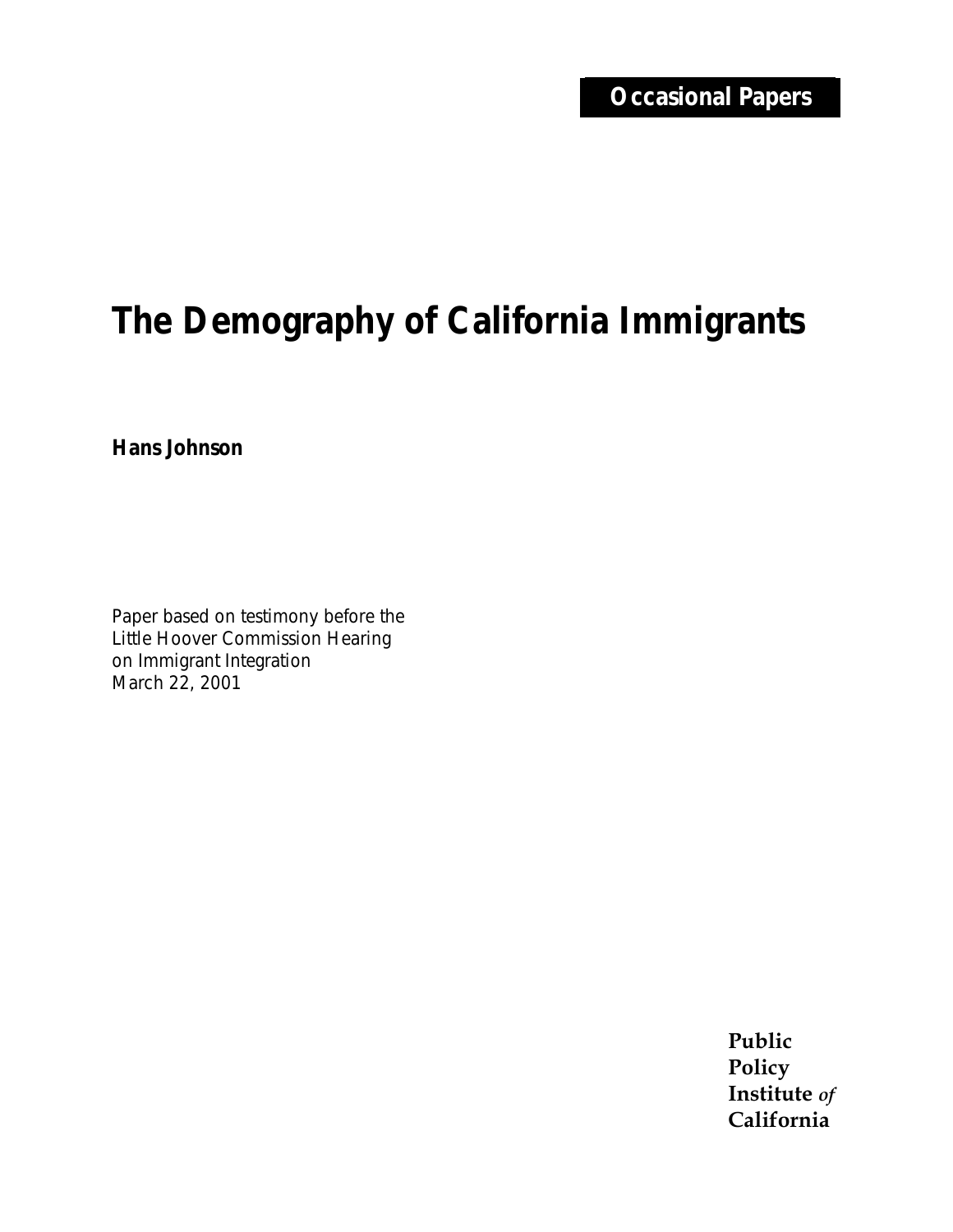### **Preface**

This paper documents a briefing given to the Little Hoover Commission to better inform the Commission about the demographic and socioeconomic characteristics of immigrants in California. The paper begins with a brief summary of the presentation and then contains copies of the Powerpoint slides used in the briefing.

The research presented here is part of a much larger body of ongoing work on California demography and on immigrants and immigration that is being conducted by the Public Policy Institute of California. In addition to the Little Hoover Commission, this work should be of interest to others such as the California Department of Finance, the Employment Development Department, and others interested in California's large and growing immigrant population.

This briefing and Occasional Paper were prepared before 2000 Census data were available. Although the data presented in this paper are drawn from many sources, the author is solely responsible for the accuracy and content of this document.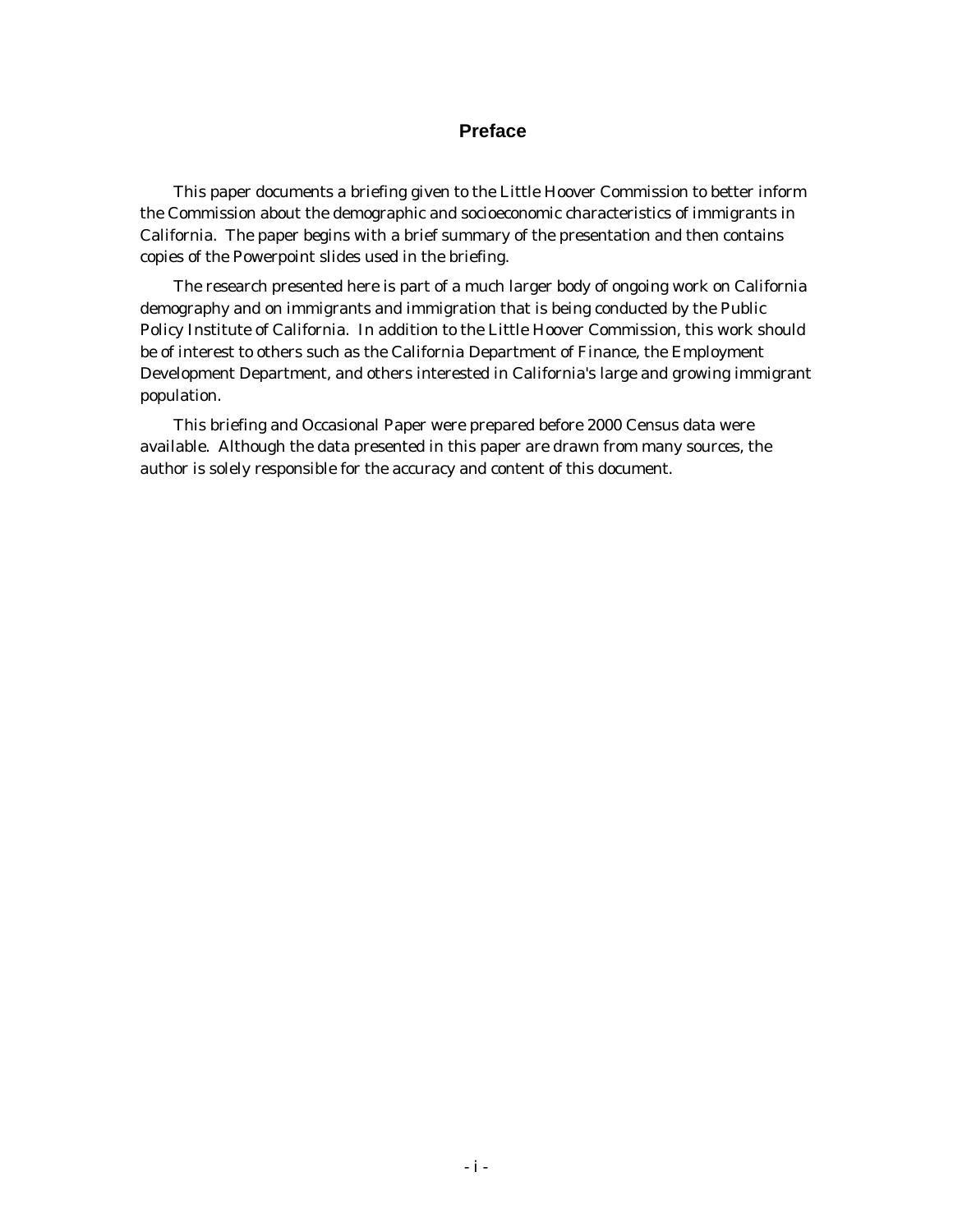#### **Summary of Presentation**

#### **Demographic Context**

The population of California is among the most diverse and complex in the world. No other developed region the size of California has undergone such rapid and tremendous population growth over the past several decades. As recently as 1950, California was home to only 10 million people, or about one out of every 15 United States residents. By 2000, California's population had more than tripled to almost 34 million people. Today, one out of every eight United States residents is a Californian. The California Department of Finance projects that by the year 2030 over 50 million people will reside in California.

California's population growth is unique and noteworthy, but equally remarkable is the nature and composition of that growth. As recently as 1970, almost 80 percent of the state's residents were non-Hispanic white. By 1998, that number had dropped to 52 percent, with Hispanics then comprising 30 percent of the state's population, Asians 11 percent, and African Americans 7 percent. Thus, in 1998, the minority population reached a point of near parity with the majority population. Indeed, the California Department of Finance projects that shortly after the turn of the century, no race/ethnic group will constitute a majority of the state's population. The 2000 Census might find that this has already occurred. If current patterns of immigration and fertility rates persist, by the year 2025 Hispanics will represent the single largest ethnic group in the state.

Over the past few decades, much if not most of California's population growth and increasing diversity can be attributed to large increases in immigration. To understand California's population, it is essential to understand its large immigrant population.

#### **Demographic Characteristics of California's Immigrants**

California's immigrant population is large, diverse, and increasing rapidly, growing from just over 1 million in 1950 to over 8 million by 1997. California has not only the greatest number of immigrants of any state, it has more than twice as many as the next leading state (New York, with 3.6 million immigrants in 1997). The share of California's population that consists of immigrants grew from 8.5 percent in 1960 to 25 percent in 1997. In the entire United States, immigrants comprised only 9.7 percent of the population in 1997.

California's immigrants are diverse, coming to the state from dozens of countries. In 1990, the state was home to at least 10,000 immigrants from each of 66 different countries. The largest single country of origin of immigrants to California is Mexico, yielding five times as many immigrants as the next leading country of origin, the Philippines. The Philippines, in turn, is the country of origin of twice as many immigrants as the next leading countries: El Salvador and Vietnam.

Although immigrants in California are concentrated in the state's largest urban areas, particularly Los Angeles, many live in other areas of the state, including rural areas. The presence of sizable numbers of immigrants throughout the state is in direct contrast to geographic distributions in other states. For example, in New York, immigrants are concentrated in the New York City metropolitan area, with very small populations in the rest of the state; in Illinois, the vast majority of immigrants live in the Chicago area.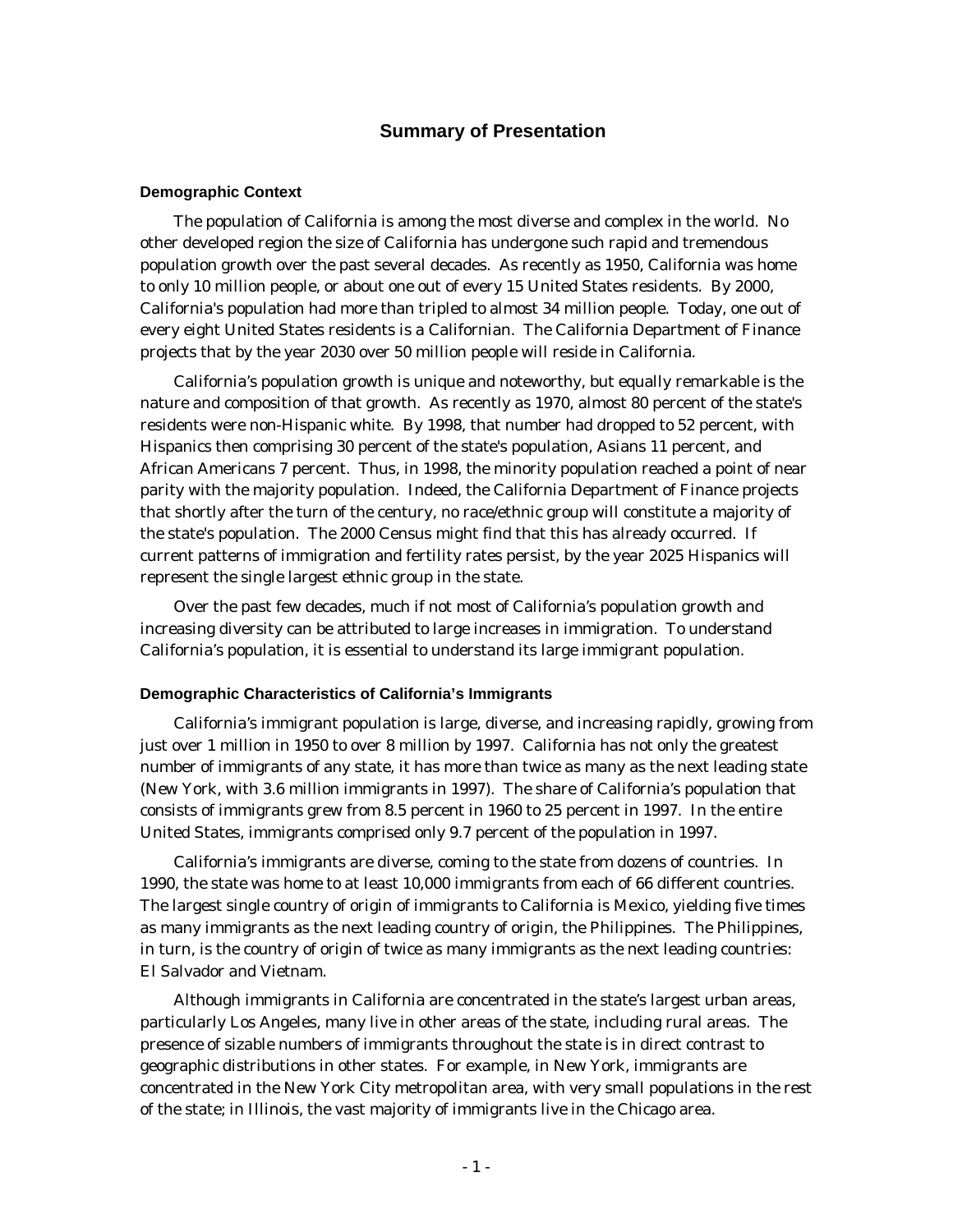Most immigrants in California are not citizens of the United States. In 1990 in California, only 43 percent of the adults who had lived in the United States at least five years had naturalized. Naturalization rates vary tremendously by country of origin, with immigrants from Italy, Ireland, Germany, Hong Kong, and the Philippines all having naturalization rates in excess of 70 percent (in 1990), and immigrants from Nicaragua, Mexico, Cambodia, Guatemala, Laos, and El Salvador all having naturalization rates of less than 30 percent. Since 1990, naturalization rates have risen substantially for Mexican immigrants in California. This increase can be attributed to INS efforts to encourage citizenship, amnesty which legalized the status of many formerly unauthorized immigrants, and a response to Proposition 187, which sought to deny social services to illegal immigrants.

#### **Socioeconomic Characteristics of California's Immigrants**

Immigrants in California tend to be less educated and to have lower incomes than other residents of the state. However, a substantial proportion are college graduates, and labor force participation rates tend to be quite high. Many of the socioeconomic measures vary greatly by country of origin. Proficiency in English varies tremendously by generation, with first generation immigrants tending to have low rates of proficiency and second generation U.S born descendants of immigrants having high levels of proficiency.

In general, immigrants from Asia, Canada, and Europe have relatively high levels of education and income. Southeast Asians are a notable exception. One of the fastest growing groups of immigrants in California in the 1980s, most Southeast Asians came to the United States as refugees of the Vietnam War. They have among the lowest levels of educational attainment and among the lowest incomes of any immigrant group in California. For example, in 1990 only about 5 percent of immigrants from Laos and Cambodia had graduated from college, compared to over 60 percent of immigrants from Taiwan and India.

Immigrants from Latin America also tend to be poorly educated and to earn low wages. Still, their labor force participation rates are quite high. Indeed, the working poor in California are likely to be immigrants from Latin America. About 90 percent of male immigrants ages 25 to 54 from Latin America are in the labor force. Despite their high levels of labor force participation and employment, over 25 percent of Mexican immigrants lived at or below the poverty level in 1990.

#### **Conclusion**

To understand the opportunities and challenges facing immigrants in California, it is first necessary to understand that they are not a monolithic group. They originate from a diverse set of countries and come to the United States with a diverse set of skills. The geographic spread of immigrants to almost every part of California suggests that the successful integration of immigrants is not a localized issue but a statewide concern. In this testimony, I present an array of statistics and measures that illustrate the diversity of immigrants in the state and point out some of the challenges to their successful integration. The substantial population of immigrants in California means that the future of immigrants and their descendants will largely determine the future of California.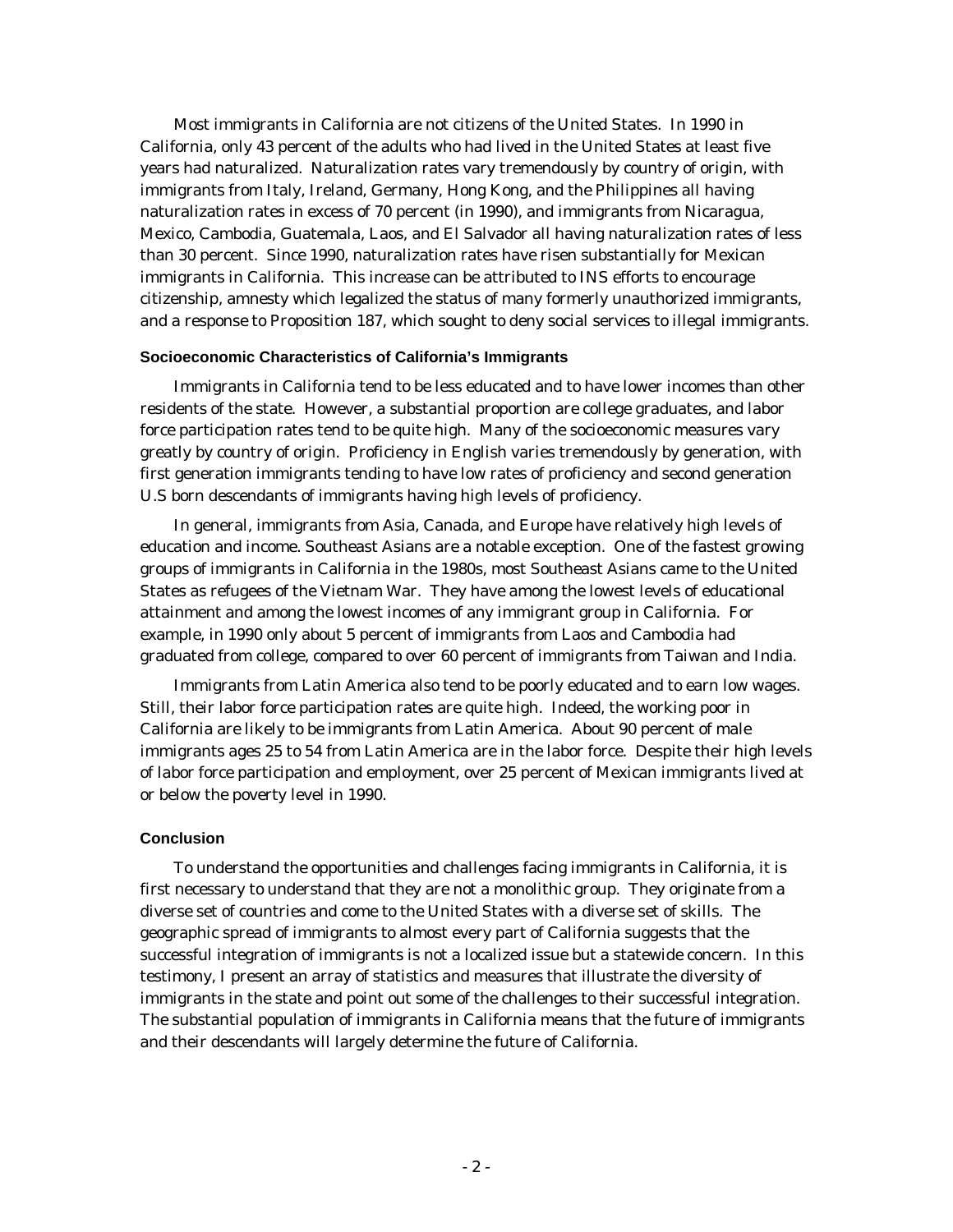

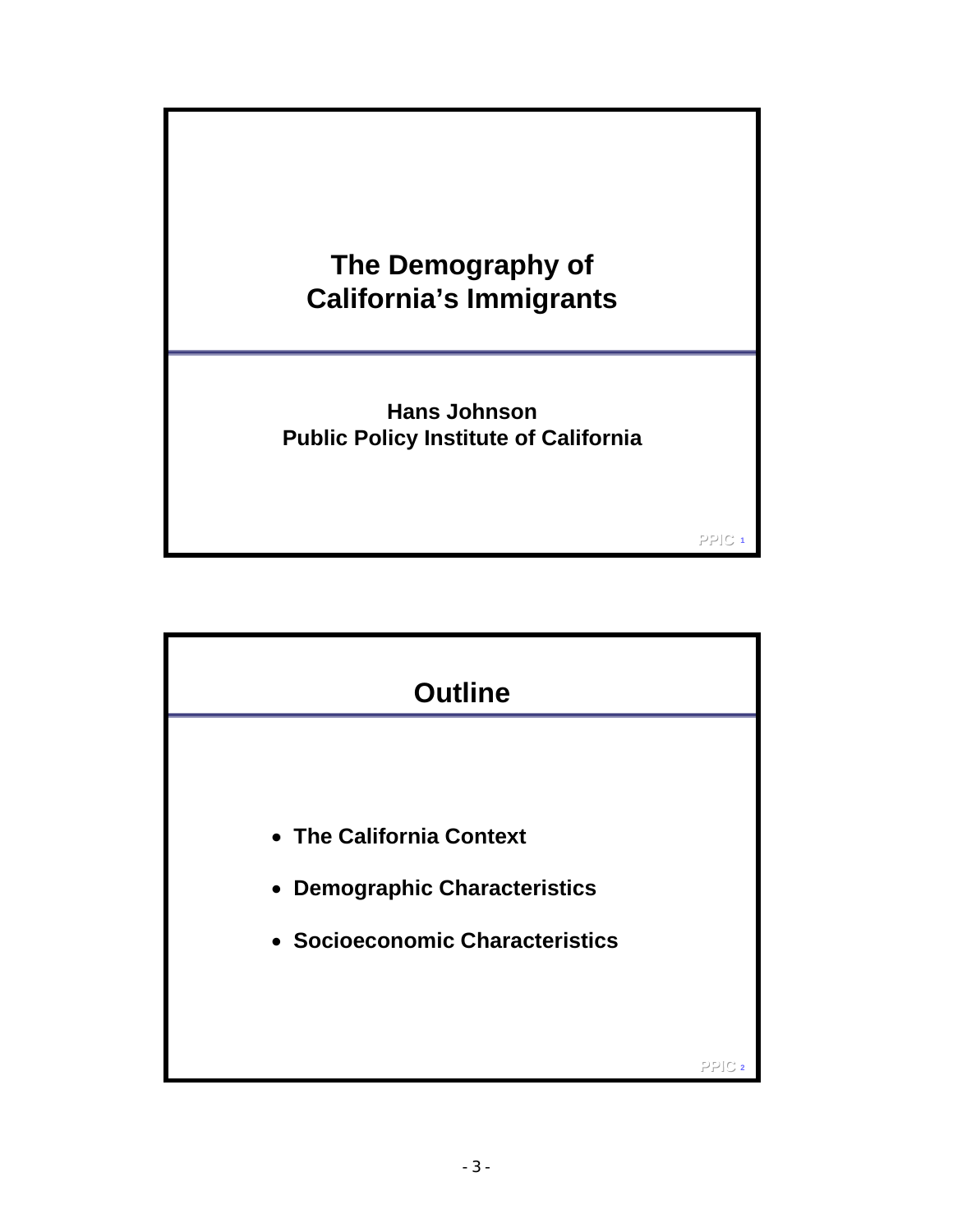

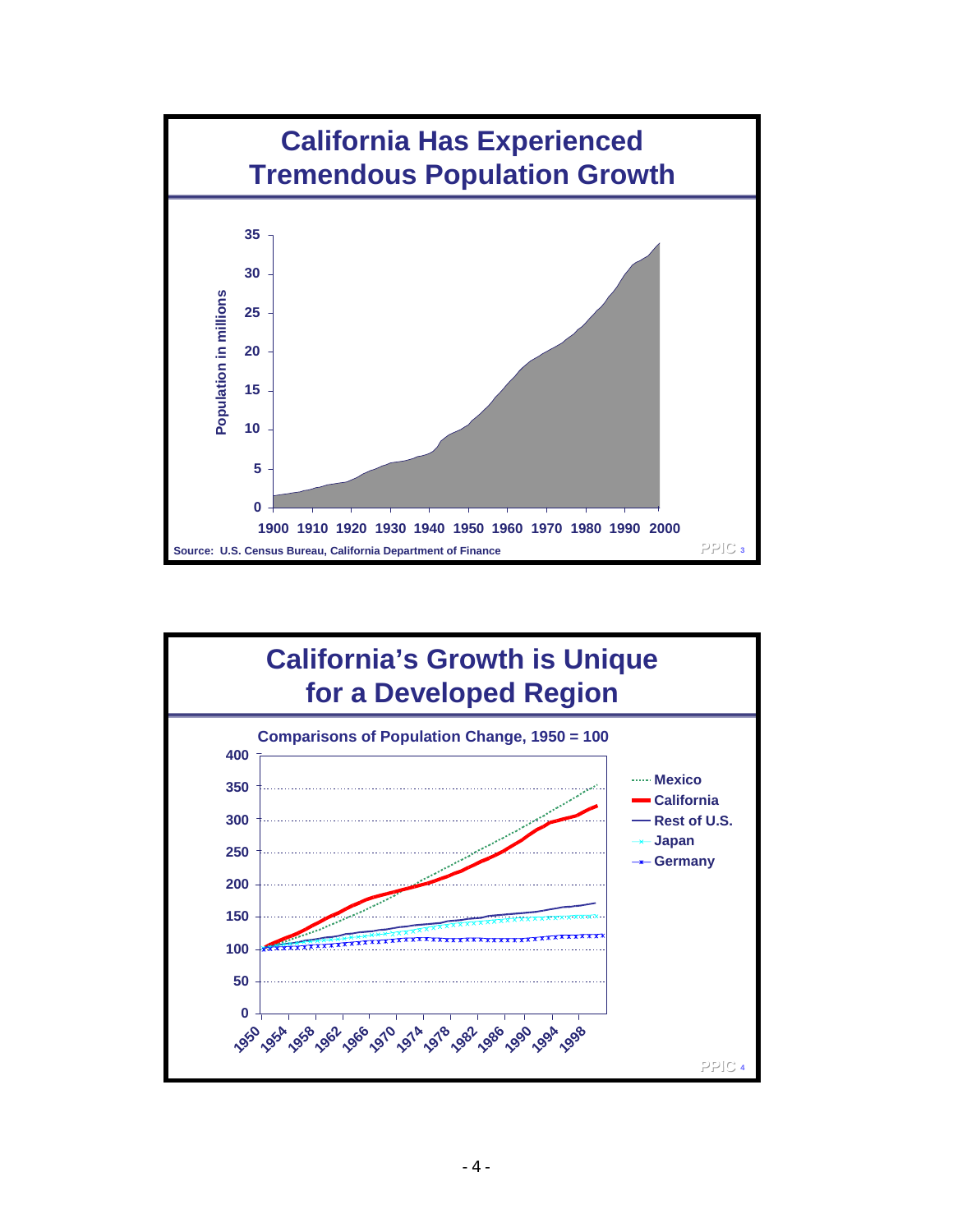

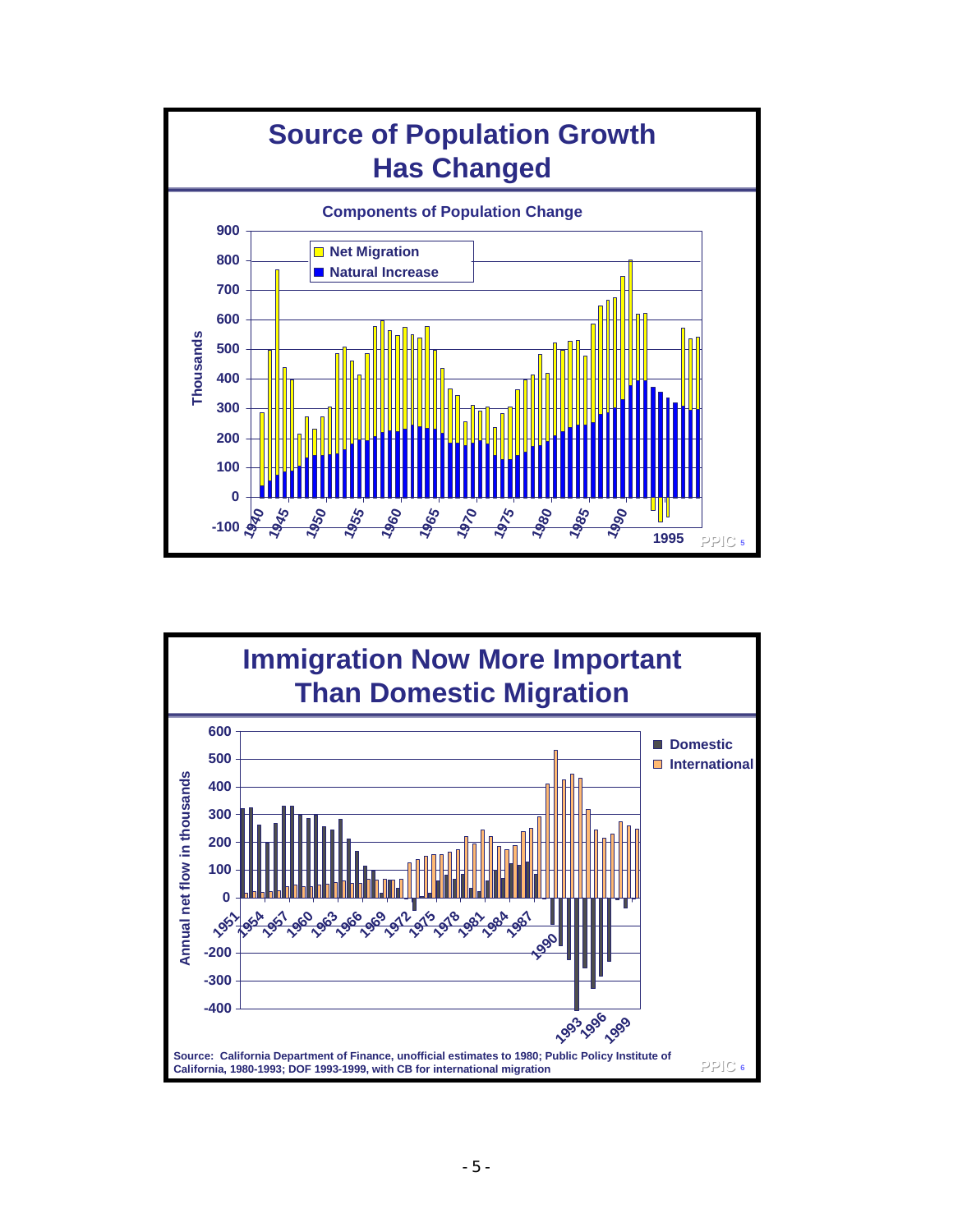

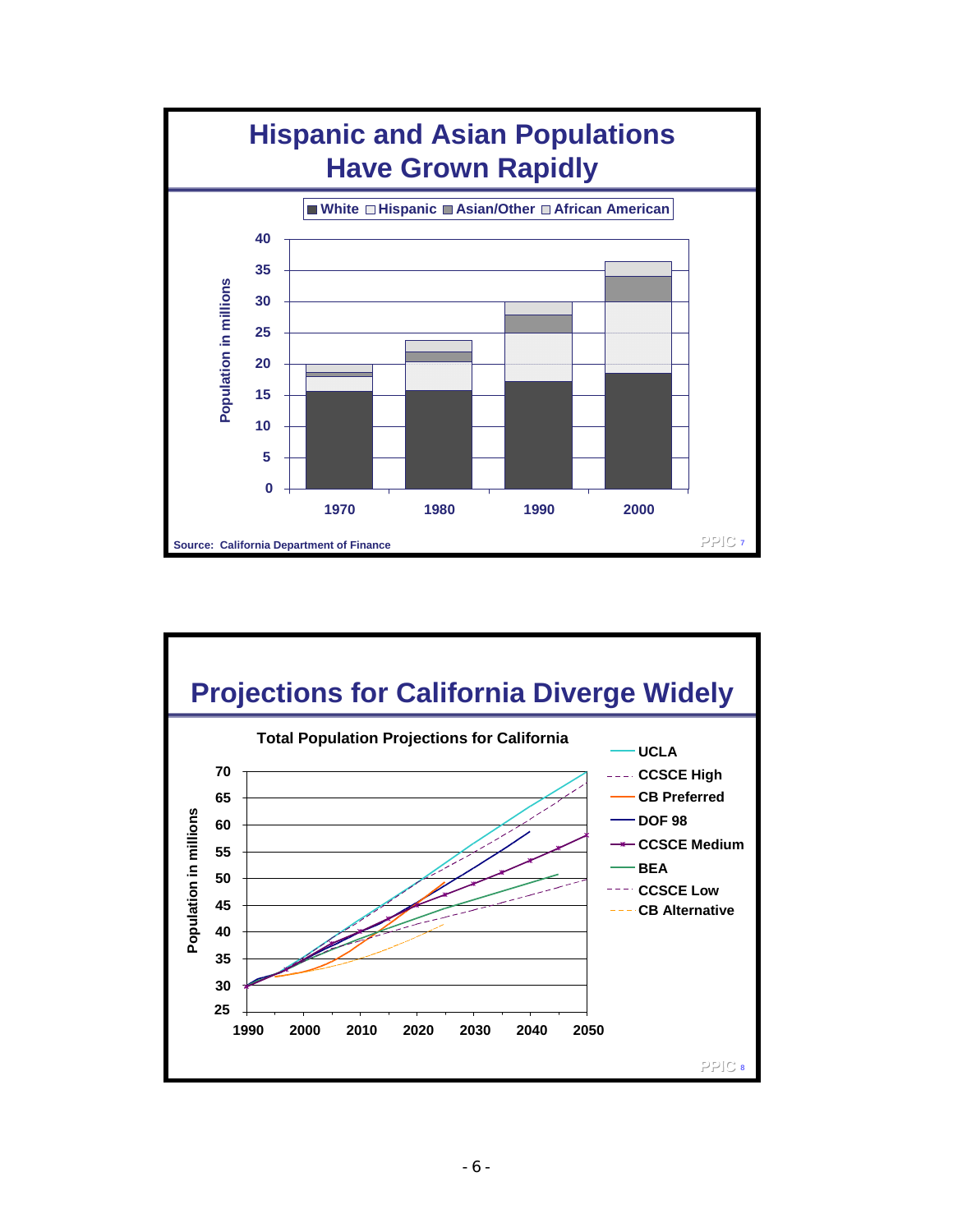

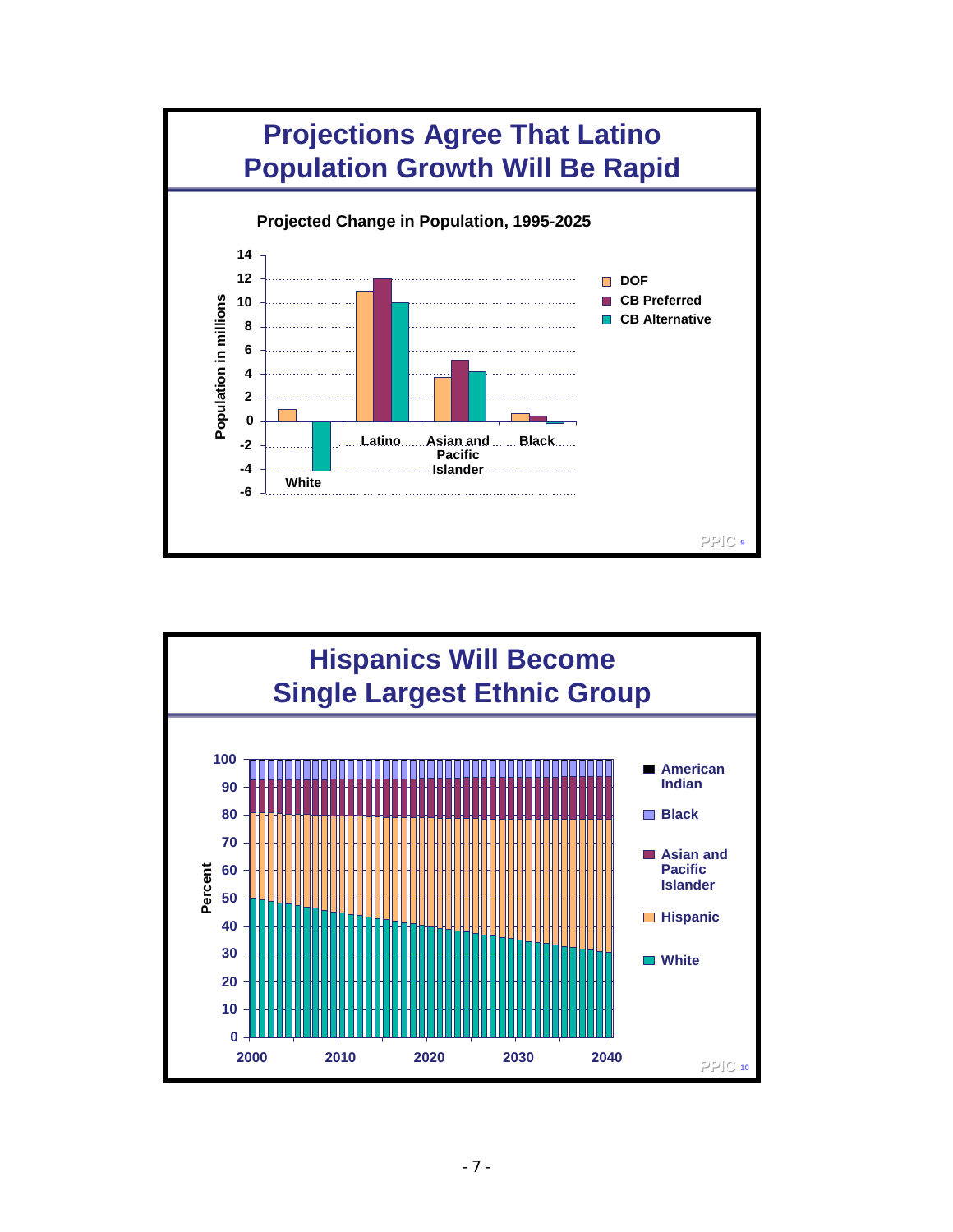

![](_page_9_Figure_1.jpeg)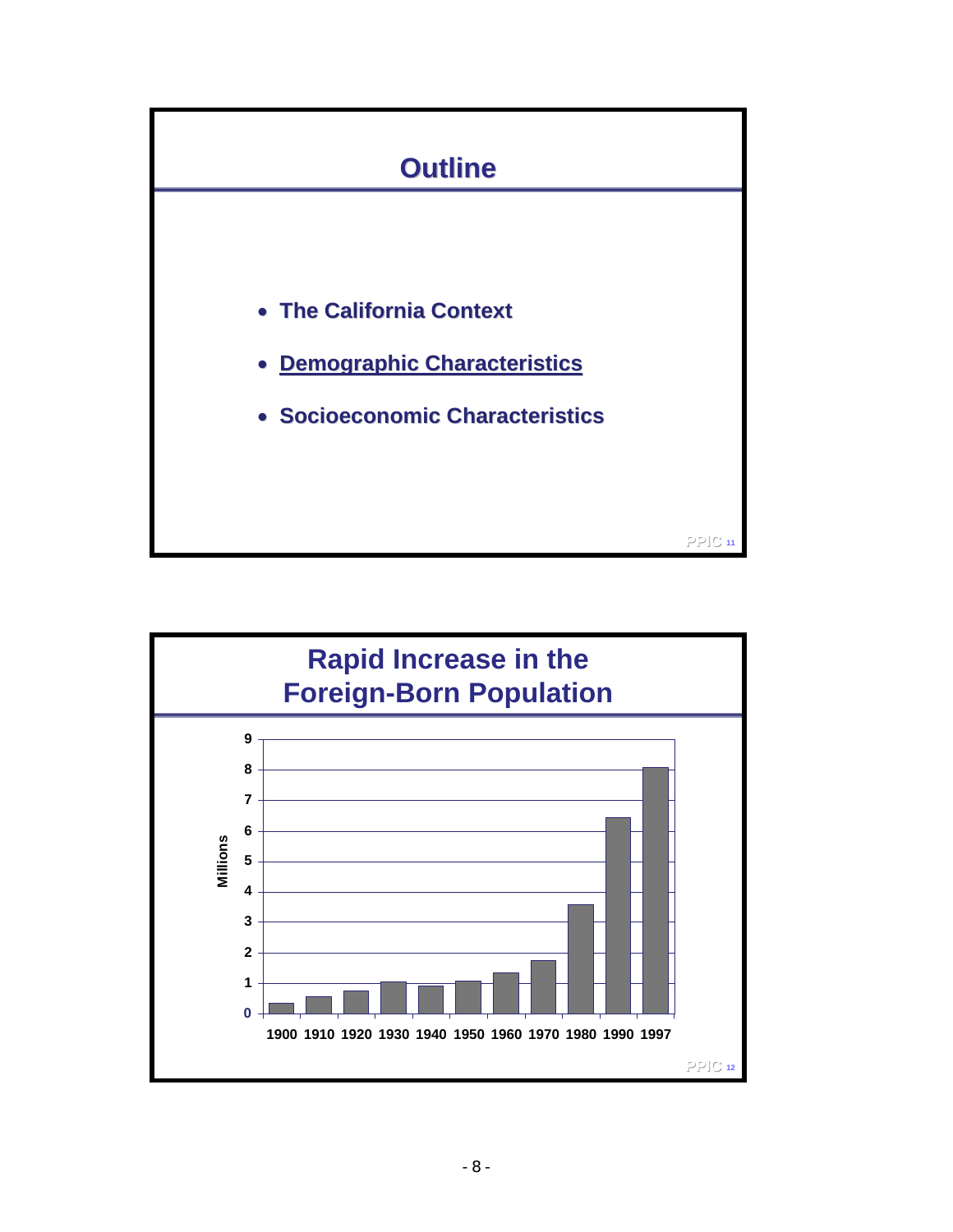![](_page_10_Figure_0.jpeg)

![](_page_10_Figure_1.jpeg)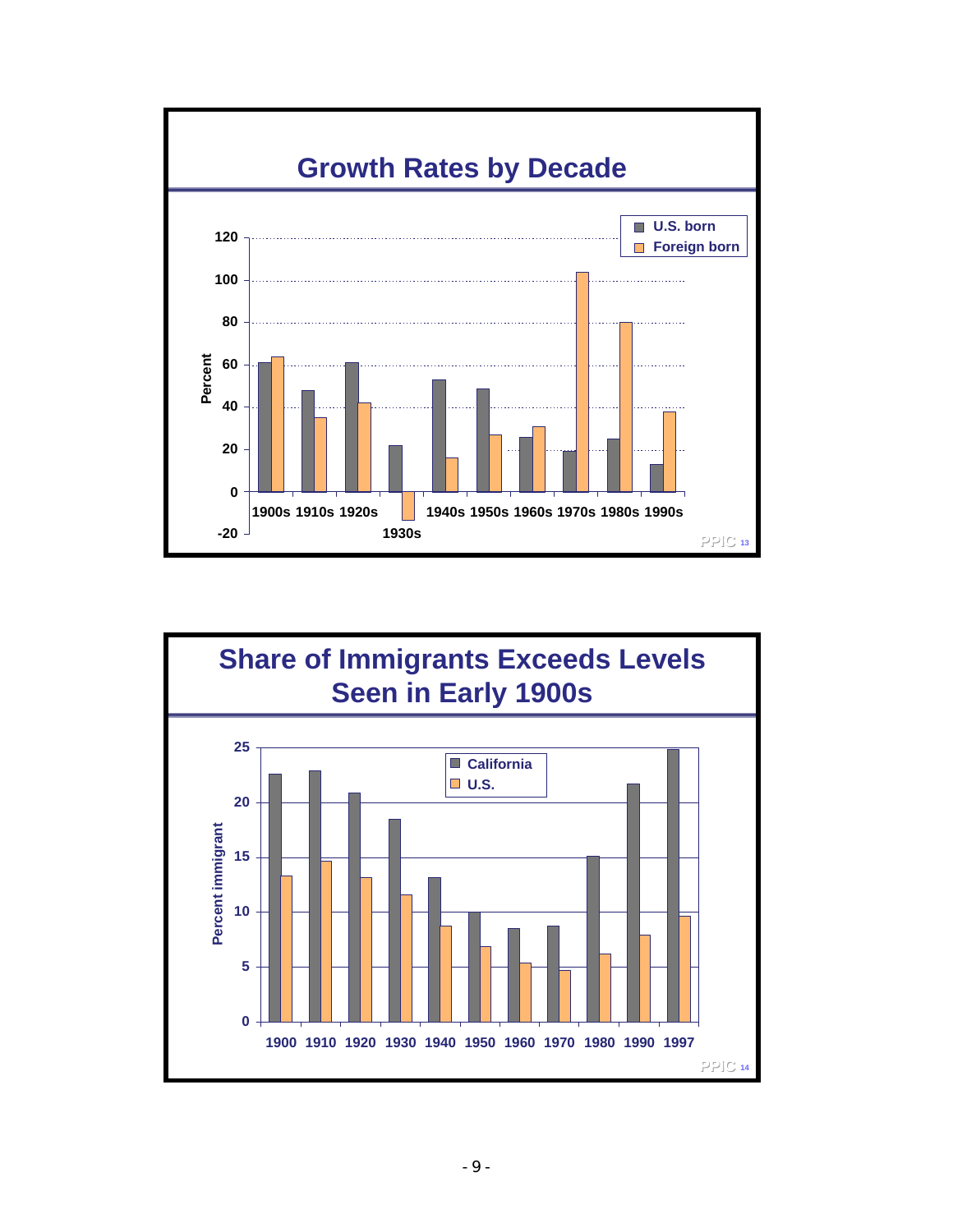![](_page_11_Figure_0.jpeg)

![](_page_11_Figure_1.jpeg)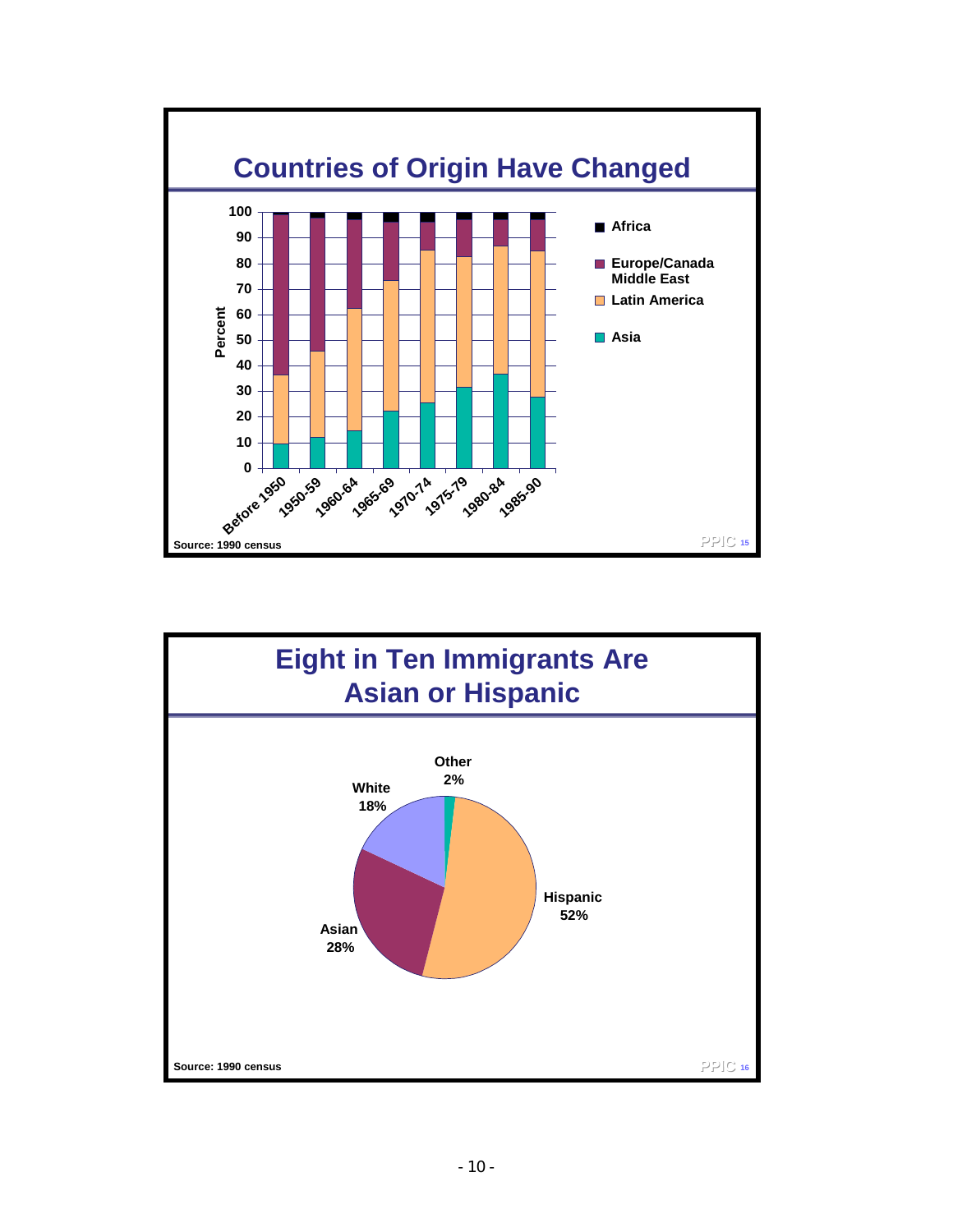![](_page_12_Figure_0.jpeg)

![](_page_12_Figure_1.jpeg)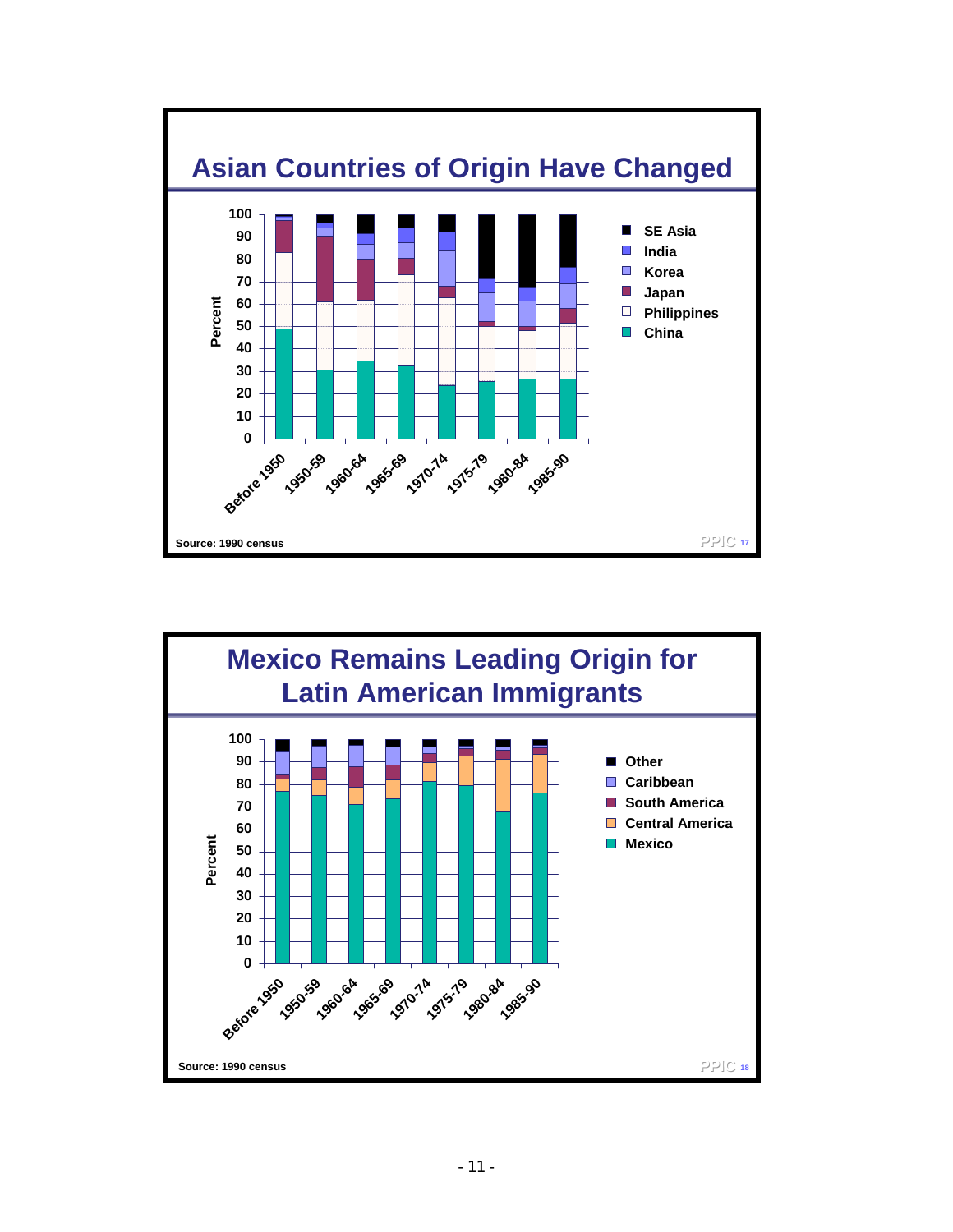| <b>Mexico is the Leading Source</b><br>of Immigrants |                            |           |
|------------------------------------------------------|----------------------------|-----------|
|                                                      | Mexico 2,524,000           |           |
|                                                      | <b>Philippines 525,000</b> |           |
|                                                      | El Salvador 282,240        |           |
|                                                      | Vietnam 276,000            |           |
|                                                      | China 216,000              |           |
|                                                      | Korea 179,000              |           |
|                                                      | Canada 165,000             |           |
|                                                      | Germany 156,000            |           |
|                                                      | United Kingdom 150,000     |           |
|                                                      | Guatemala137,000           |           |
| Source: 1990 Census                                  |                            | $PPIC$ 19 |

## **Immigrants Come to California from Dozens of Countries**

**Countries of origin for places with at least 10,000 immigrants in California**

Japan Iran Taiwan India USSR<br>**Hong Kong Laos Cambodia Cuba** Nicaragua **Hong Kong Laos Cambodia**<br> **Haly Australia Thailand Italy Australia Thailand Peru France Lebanon Colombia Poland Portugal Netherlands Romania Egypt Hungry Ecuador Ireland Yugoslavia Panama Pakistan Spain Fiji Belize Chile Syria Greece Brazil Australia Iraq Czech. Denmark Afghan. Switzerland** 

**Argentina Austria Costa Rica Costa Rica Sweet Burma Costa Rica**<br>Turkida Azores

**England Guater<br>India USSR** 

**Mexico Philippines El Salvador Vietnam China**

**Source: 1990 Census**

**PPIC PPIC20**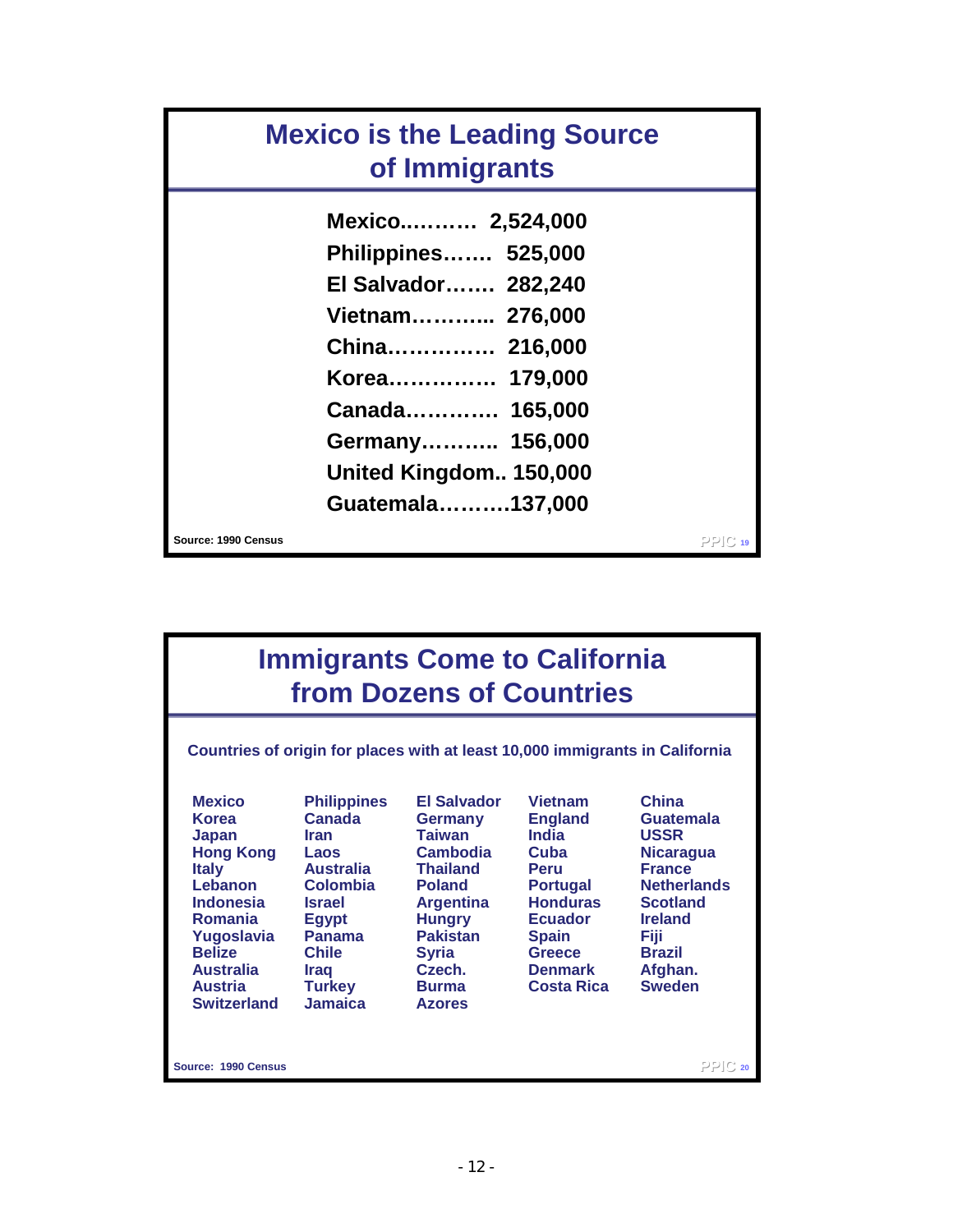![](_page_14_Figure_0.jpeg)

![](_page_14_Figure_1.jpeg)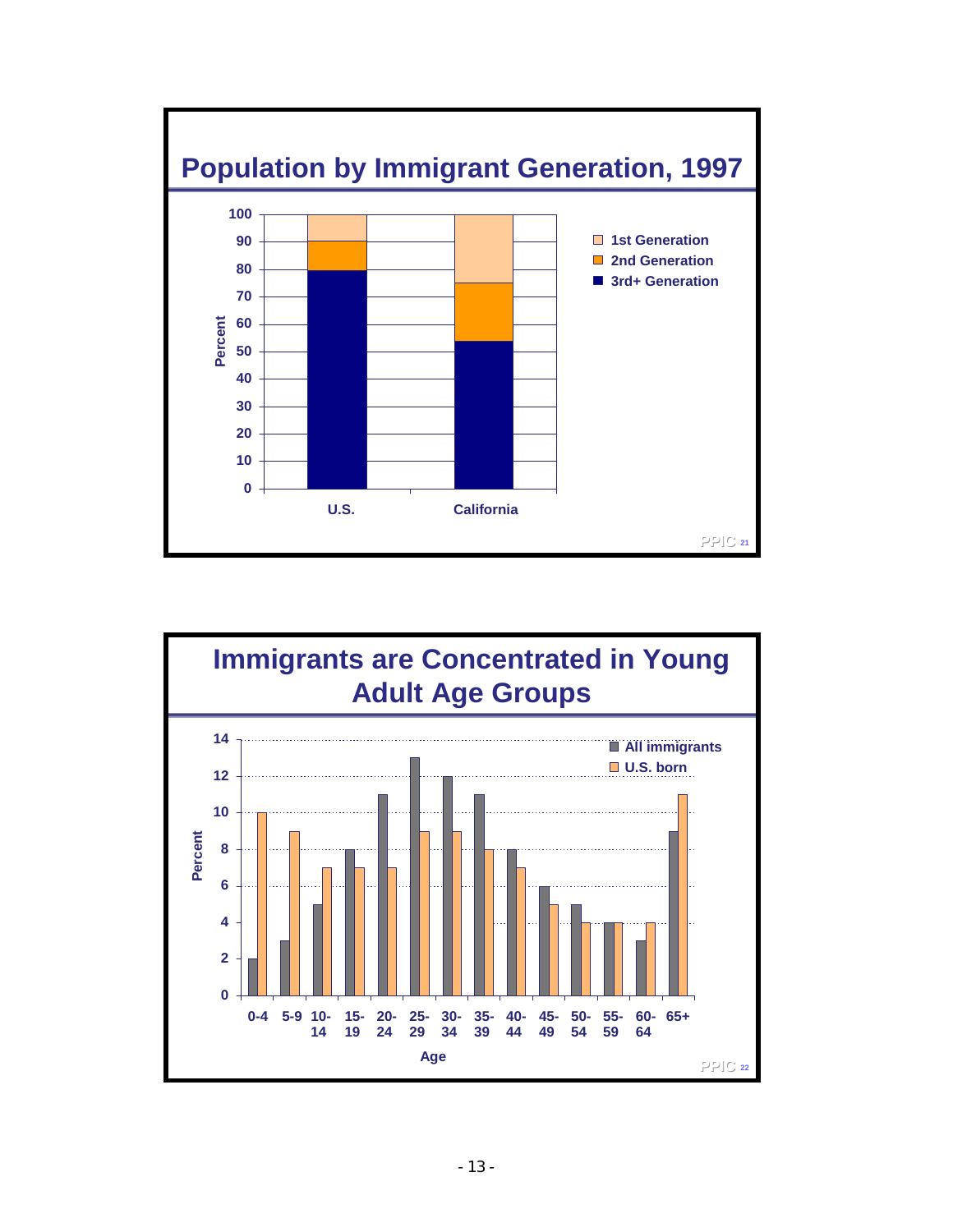![](_page_15_Figure_0.jpeg)

![](_page_15_Figure_1.jpeg)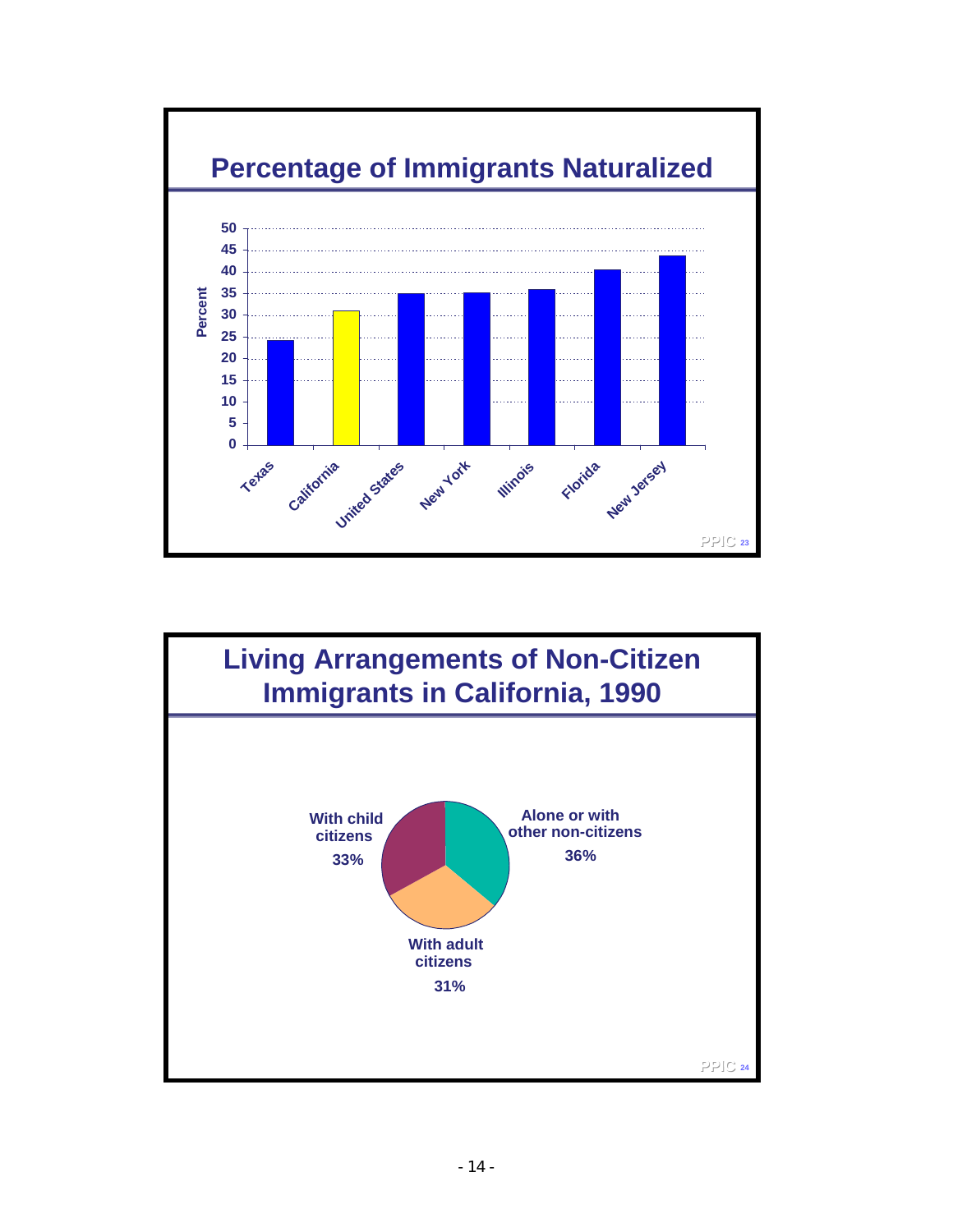![](_page_16_Figure_0.jpeg)

![](_page_16_Figure_1.jpeg)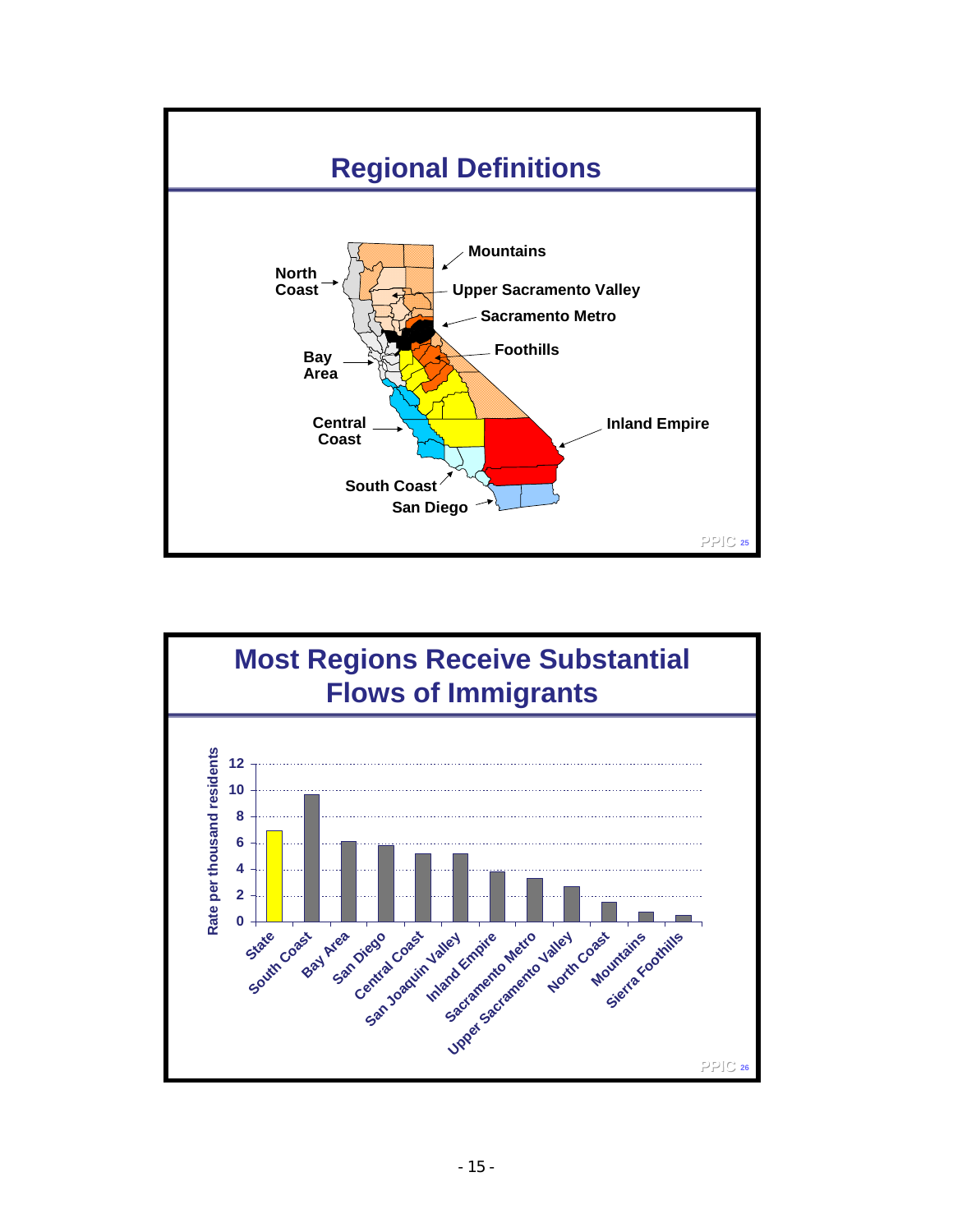![](_page_17_Figure_0.jpeg)

![](_page_17_Figure_1.jpeg)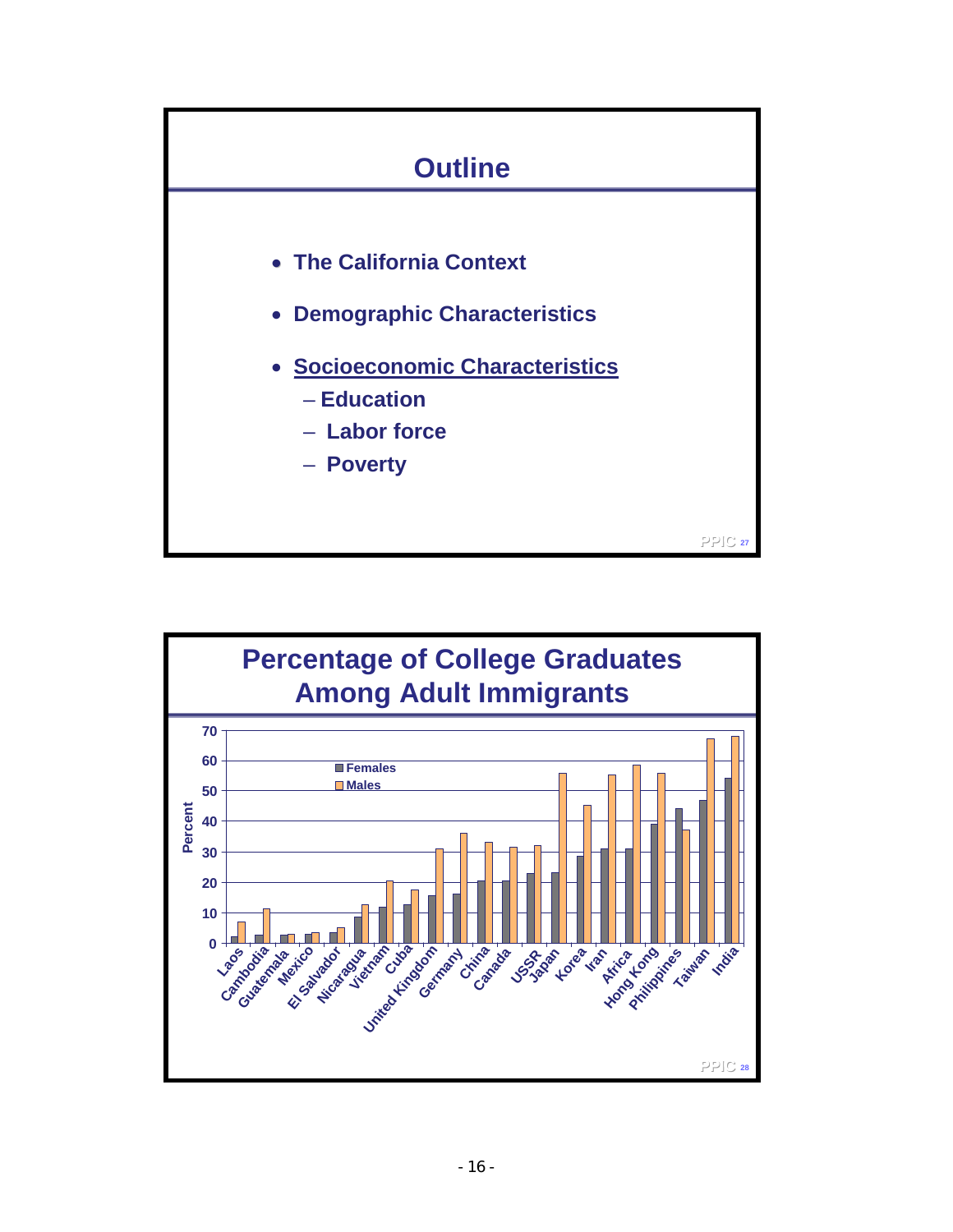![](_page_18_Figure_0.jpeg)

![](_page_18_Figure_1.jpeg)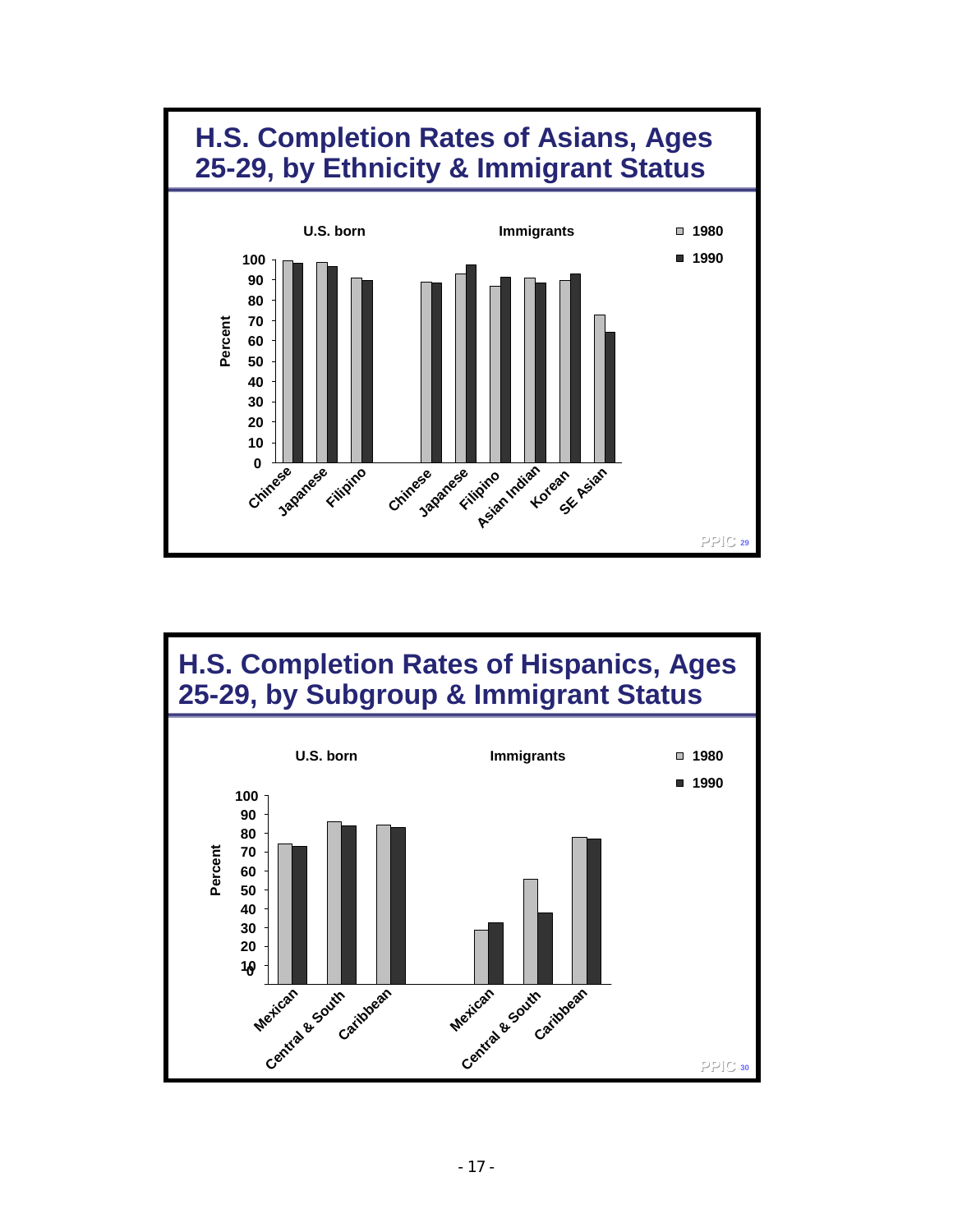![](_page_19_Figure_0.jpeg)

![](_page_19_Figure_1.jpeg)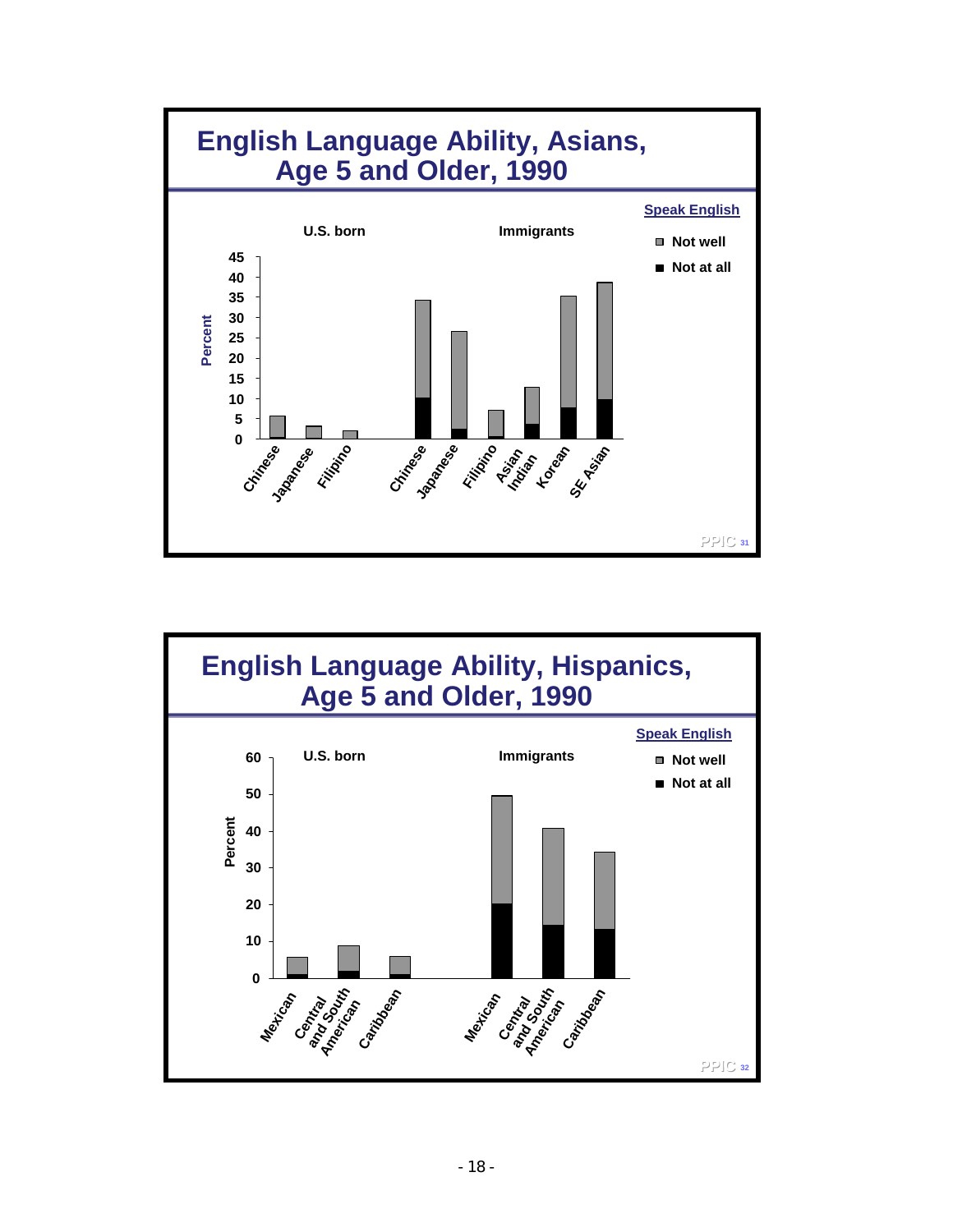![](_page_20_Figure_0.jpeg)

![](_page_20_Figure_1.jpeg)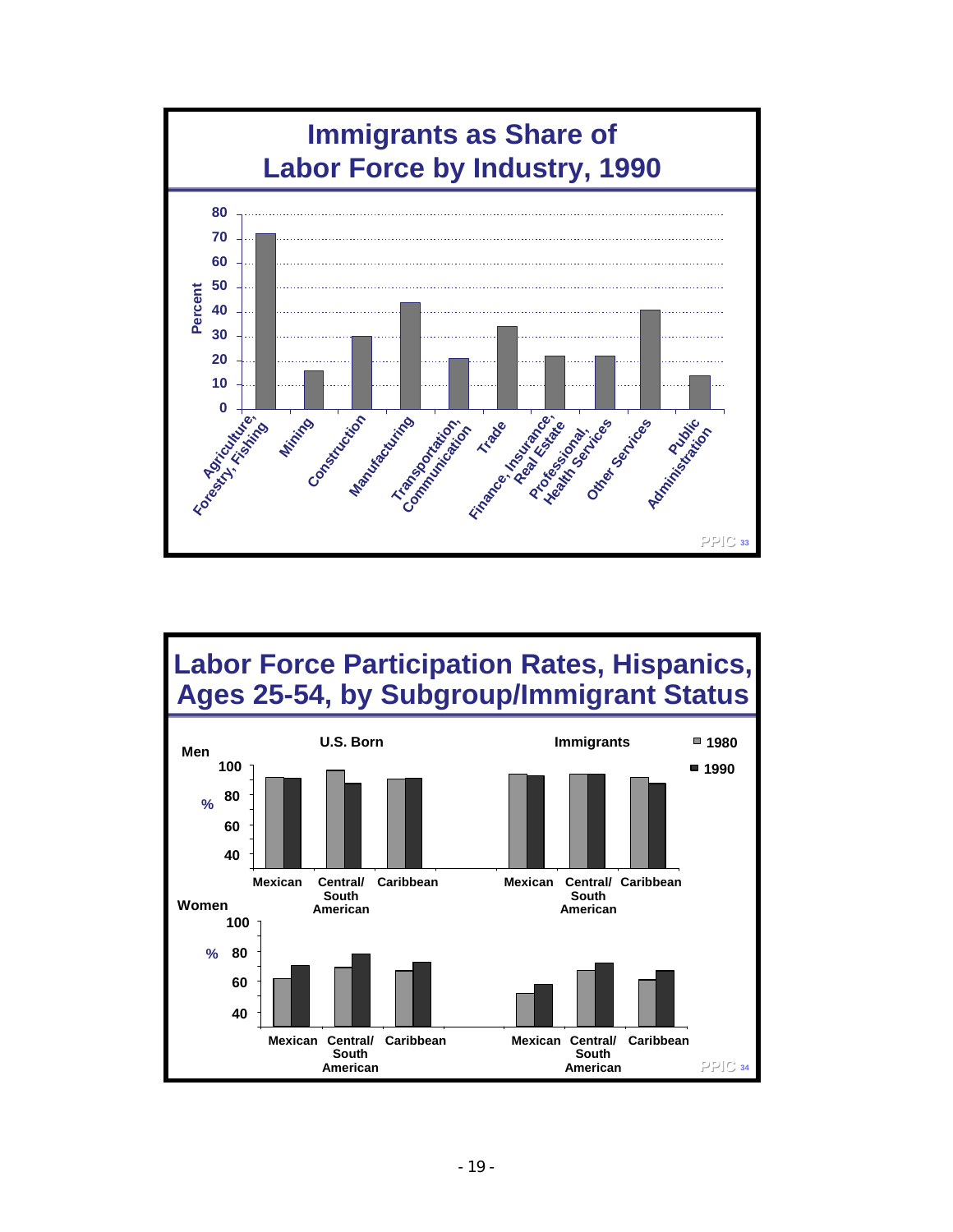![](_page_21_Figure_0.jpeg)

![](_page_21_Figure_1.jpeg)